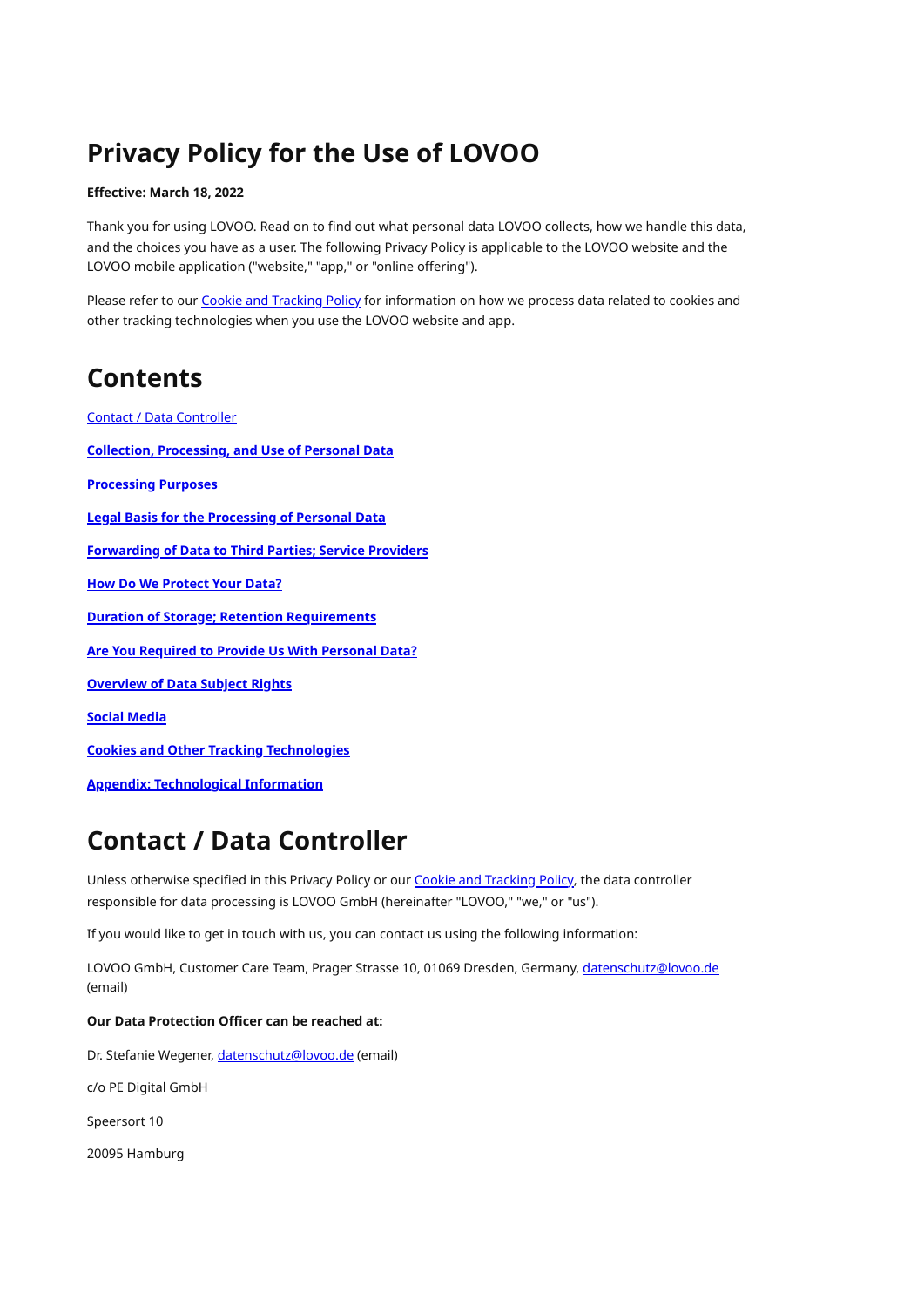If you have any comments or suggestions regarding privacy, please do not hesitate to contact us or our Data Protection Officer.

Our UK representative is:

eHarmony UK Ltd., 6-10 Great Portland Street, London W1W 8QL, Great Britain

# <span id="page-1-0"></span>**Collection, Processing, and Use of Personal Data**

Personal data is all information pertaining to an identified or identifiable natural person (e.g. name, address, telephone number, date of birth, and email address).

When we process personal data, this means that we collect, store, use this data, forward it to others, or delete it.

LOVOO will only collect and process your personal data in the following cases:

- If you visit our website and are not a user.
- If you contact us directly.
- If you install the LOVOO app.
- If you register on LOVOO or subscribe to LOVOO and then use LOVOO.

You provide your personal data on a voluntary basis when entering into a contractual relationship with LOVOO or as part of an existing contractual relationship with LOVOO. However, you are required to provide special categories of personal data (e.g. the gender you are interested in, which is data relating to sexual orientation), as well as to answer questions about your LOVOO profile, in order to register on LOVOO. You must make your profile information visible to other LOVOO users in order to use the LOVOO service.

Please note that we provide the LOVOO service in many different countries and the information in your profile is visible to other users in all of these countries. Your profile will be displayed in the country corresponding to your GPS location, provided you have agreed to this, and the search settings of the respective user. If we cannot access your GPS location, we will use your IP address and country code to set your approximate location to your state capital.

The specific data LOVOO collects is outlined below.

#### **Data Processing by App Stores**

If you install the LOVOO app using a third-party app store operator (e.g. Google or Apple), you may have to enter into a usage agreement with the respective app store operator regarding access to its portal. To gain this access, you must have a valid account with the app store operator and an appropriate terminal device (e.g. smartphone); LOVOO has no control over data processing in this context. The app store operator of the respective app platform is the sole data controller. If needed, please contact the app store operator (thirdparty provider) directly for information about its data processing. In this case, LOVOO is only the data controller when the LOVOO app is used.

## **What Data Does LOVOO Collect From Users in Order to Fulfill the Contractual Relationship?**

LOVOO must process the personal data described below that you (also referred to as "LOVOO user") provide during the [registration](https://www.lovoo.com/legal/toc) process in order to render the services described in more detail in our General Terms and Conditions.

#### **Registration Process**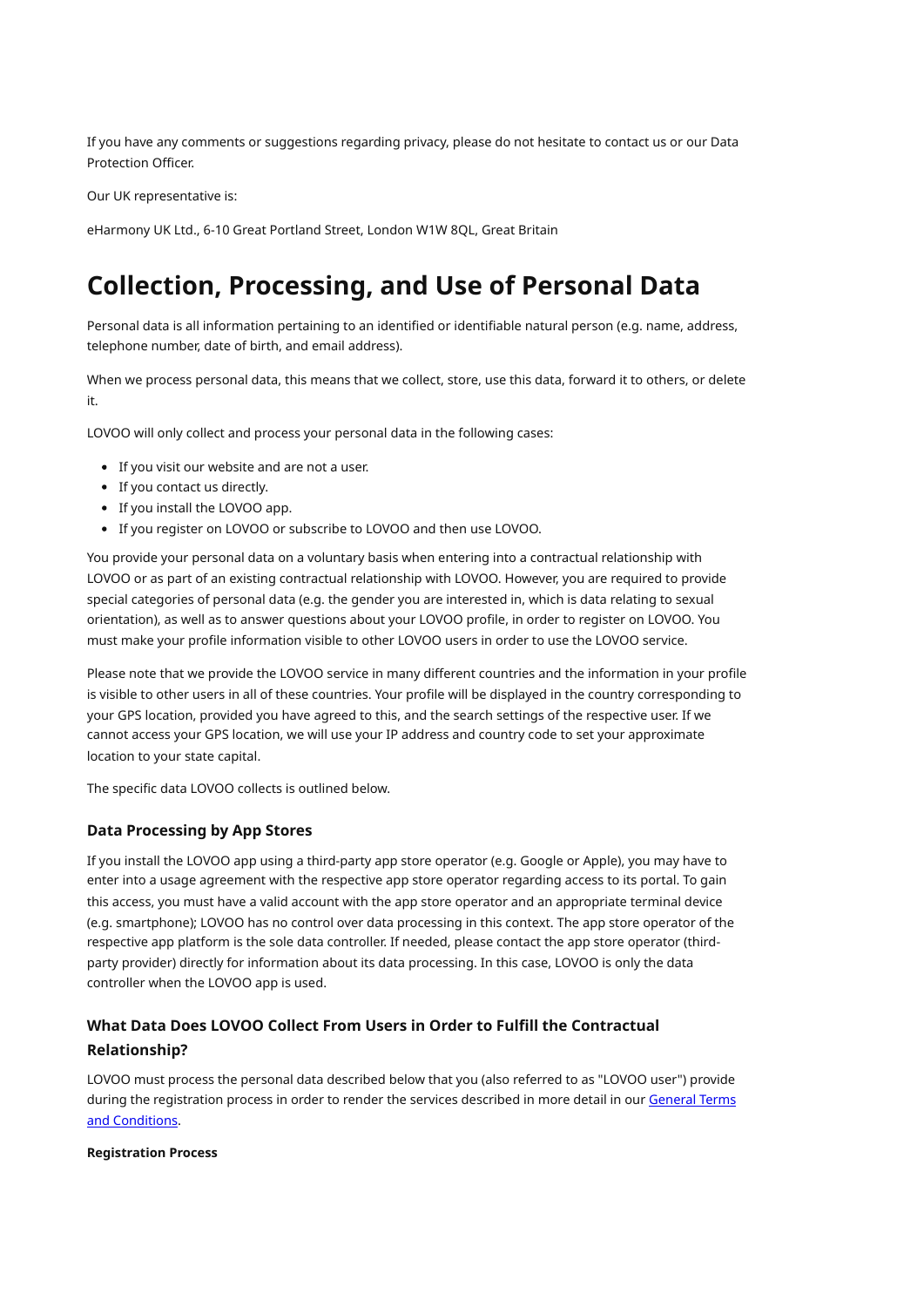When registering, which is initially free of charge, the user is asked to provide a minimum amount of data that are required to complete the registration process. This data includes:

- Username (pseudonym)
- $\bullet$  City
- Date of birth
- Gender and gender you are interested in (the gender you are interested in indicates sexual orientation and is therefore a special category of personal data)
- Profile picture
- Fmail address
- Password selected by the user

#### **Voluntary Information**

You can also enter a variety of voluntary information in your user account, e.g. by uploading additional pictures to your profile, entering information on specific questions, and setting search filters (e.g. age and gender).

This voluntary information is visible to other logged-in LOVOO users on LOVOO, but it can be deleted or modified by the account holder at any time in the user account settings. If the user specifies the gender or age he/she is looking for, only users of this gender or age will be displayed in the dating feature.

This data is specifically used for LOVOO's feature for selecting recommendations for other user accounts according to different criteria for the user and displaying them on LOVOO. Providing additional information increases your chances of making contact with suitable LOVOO users.

#### **Shared Content**

LOVOO users can share content with other users on the platform, for example by sharing content in chat messages.

#### **Information Regarding Sexual Orientation**

You may provide information on our platform about your gender and the gender you prefer with regard to matches and other users. If you do provide this information, LOVOO or other users may infer your sexual orientation.

This information may be public depending on the function and/or settings on the platform. You may revoke your consent to your data being processed at any time (see section "Your Right to Revoke Consent" below).

#### **Processing of Location Data**

This online offering also includes location-based services. We record the location of your mobile end device using the GPS function for this purpose. This requires that you have explicitly requested the corresponding services and/or consented to the processing of location data. You can disable our access to location data at any time in the device settings of your mobile end device (see Appendix: Technological Information).

## **Registering via Facebook ("Facebook login")**

LOVOO offers single sign-on via Facebook. This offers you the option of registering via your Facebook account. If you use the function, we receive and process the following authentication data from Facebook for the registration: Your email address, profile name, gender, date of birth, and profile picture stored there. Data is transferred in this respect.

When you log in to our website or app using Facebook, Facebook will also collect data from third-party scripts, process it for Facebook analytics purposes, or forward it to third parties. Facebook's Privacy Policy outlines the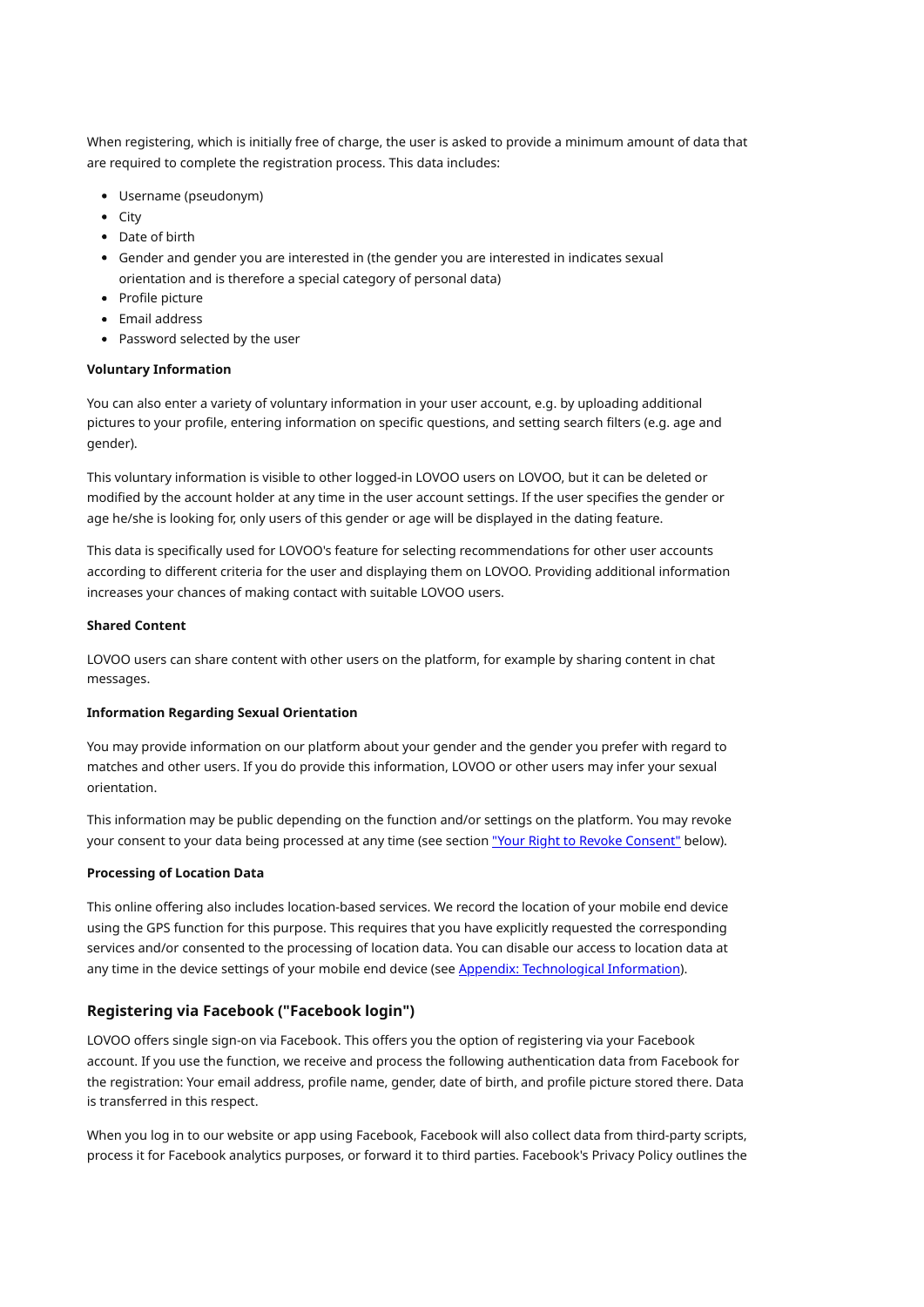data that may be collected when you use the Facebook login. This includes data about your device, your use of LOVOO, the websites you have visited, and the ads you have viewed. Unfortunately, you technically cannot refuse this processing on LOVOO. If you would not like Facebook to collect data about you related to your use of our online offering and to use it for its own purposes, you should not use the Facebook login.

You can disassociate your LOVOO account from your Facebook account at any time on our website. In this case, we would need you to provide the aforementioned access data. Unfortunately, this cannot be done on the LOVOO app.

Further information about the purpose and scope of the collection and the further processing and use of your data by Facebook, as well as your rights and settings options for protecting your data, is available in Facebook's Privacy Policy: <http://www.facebook.com/policy.php>.

#### Registration/Login via Google

If you use an Android end device, we offer you the option of registering on or logging in to LOVOO via your Google account. If you do this, Google Ireland Limited, Gordon House, Barrow Street, Dublin 4, Ireland ("Google") will provide us with the data required for registration or login (email address, name, Google Account ID, and Google Account profile picture).

We have no control over the scope of the data collected by Google using the Google login. If you would not like Google to collect data about you related to your use of our online offering and to use it for its own purposes, you should not use the Google login.

Further information about the purpose and scope of the collection and the further processing and use of your data by Google, as well as your rights and settings options for protecting your data, is available in Google's Privacy Policy: [https://policies.google.com/privacy.](https://policies.google.com/privacy)

#### Registration/Login via Apple Sign-In

If you use an iOS end device, we offer you the option of registering on or logging in to LOVOO via Apple. If you choose to do so, Apple Inc., One Apple Park Way, Cupertino, California, USA, 95014 ("Apple") will provide us with the information you select and which is required for registration or login (e.g. Apple-generated email address, name).

We have no control over the scope of the data collected by Apple using the Apple login. If you would not like Apple to collect data about you related to your use of our online offering and to use it for its own purposes, you should not use the Apple login.

Further information about the purpose and scope of the collection and the further processing and use of your data by Apple, as well as your rights and settings options for protecting your data, is available in Apple's Privacy Policy: [https://www.apple.com/legal/privacy/data/en/sign-in-with-apple/.](https://www.apple.com/legal/privacy/data/en/sign-in-with-apple/)

#### Registering via Snapchat

LOVOO offers single sign-on via Snapchat. This offers you the option of registering via your Snapchat account. If you use the function, we receive and process the following Snapchat authentication data for the registration: Your profile name and technical authentication parameters (token) you have saved there. Data is transferred in this respect.

When you log in using Snapchat on our app, Snapchat will also collect data from third-party scripts, process it for Snapchat analytics purposes, or forward it to third parties. Snapchat's Privacy Policy outlines the data that may be collected when you use the Snapchat login. Unfortunately, you technically cannot refuse this processing on LOVOO. If you would not like Snapchat to collect data about you related to your use of our online offering and to use it for its own purposes, you should not use the Snapchat login.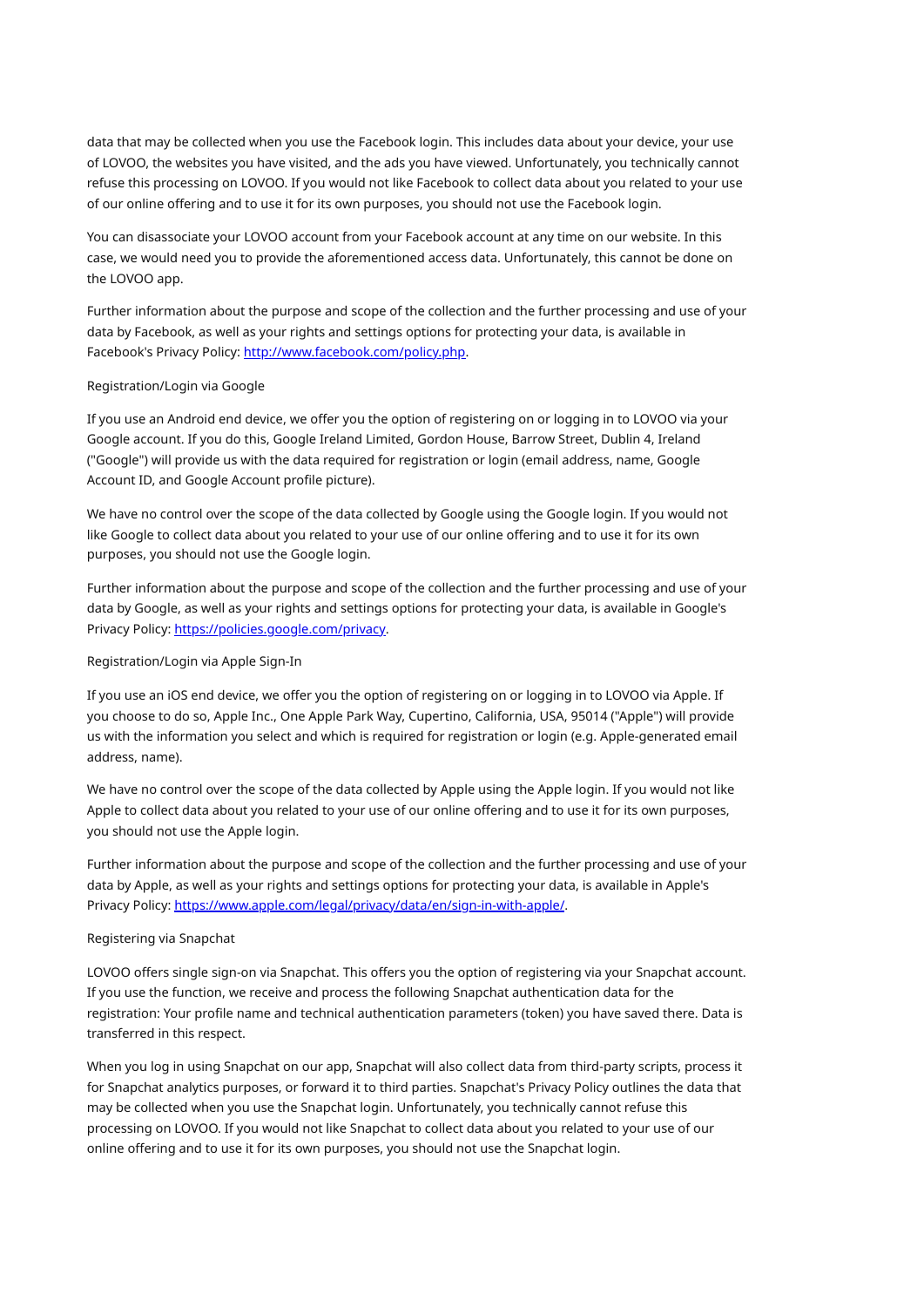Further information about the purpose and scope of the collection and the further processing and use of your data by Snapchat, as well as your rights and settings options for protecting your data, is available in Snapchat's Privacy Policy: [https://snap.com/en-US/privacy/privacy-policy.](https://snap.com/en-US/privacy/privacy-policy)

# **Communication Between Users, Communication With Our Customer Care Team, and Communication via Video Chat**

LOVOO keeps a record of communication between users that takes place on the LOVOO platform, as well as of communication with our Customer Care Team. Communication between users who are logged in is encrypted.

Please bear the following in mind with regard to communication with our Customer Care Team:

If you communicate with our Customer Care Team

- 1. using the contact form, the transmission will be encrypted; our response to your request is encrypted during transport where your mail provider supports Transport Layer Security (TLS) transport encryption;
- 2. via email, the transmission of emails will be encrypted during transport where your mail provider supports Transport Layer Security (TLS) transport encryption.
- 3. via our chat bot Lou, the transmission of chat messages will be encrypted during transport where your device supports Transport Layer Security (TLS) transport encryption.

If you would like to communicate via email using content encryption, we kindly ask that you contact LOVOO by post instead. Our address is available under [Contact.](#page-0-0)

For authentication reasons, please make sure that you only communicate with LOVOO using the email address you provided to LOVOO.

As a user, you can use our video chat feature to communicate with one other user. End-to-end encryption is used for this type of communication between two users. You can also use our livestream on LOVOO. This livestream can be viewed by many users. Information and data are encrypted during transport. In this context, LOVOO uses a service provider based in the USA (The Meet Group), with whom LOVOO has concluded a data processing agreement. It includes the EU standard contractual clauses. We need to process various data (including the IP address and profile data) in order to render these services and to moderate livestreams. If you do not want this data to be processed, you are advised not to use these services.

### **Promotional Emails and Push Notifications**

When you create a user account, you enter your email address during registration or Facebook sends it to us (in the case of registration via Facebook). To the extent permitted by law, this email address or any new e-mail addresses you provide in the future will be used to send promotional emails regarding free and paid products of LOVOO GmbH without your consent being required.

Promotional emails are encrypted during transport where your mail provider supports Transport Layer Security (TLS) transport encryption.

If you would like to stop receiving promotional emails from LOVOO, you can opt out of the use of the email address stored in your profile for such purposes at any time: (1) To do this, click on the unsubscribe link at the end of the relevant email or (2) log into your profile on the LOVOO website, go **to Settings – Emails from LOVOO – Disable Notifications or (3) contact LOVOO's Customer Care Team.**

If you again wish to receive promotional emails at a later point in time, (1) log into your profile on the **LOVOO website, go to Settings – Emails from LOVOO – Enable Notifications or (2) contact our Customer Care Team.**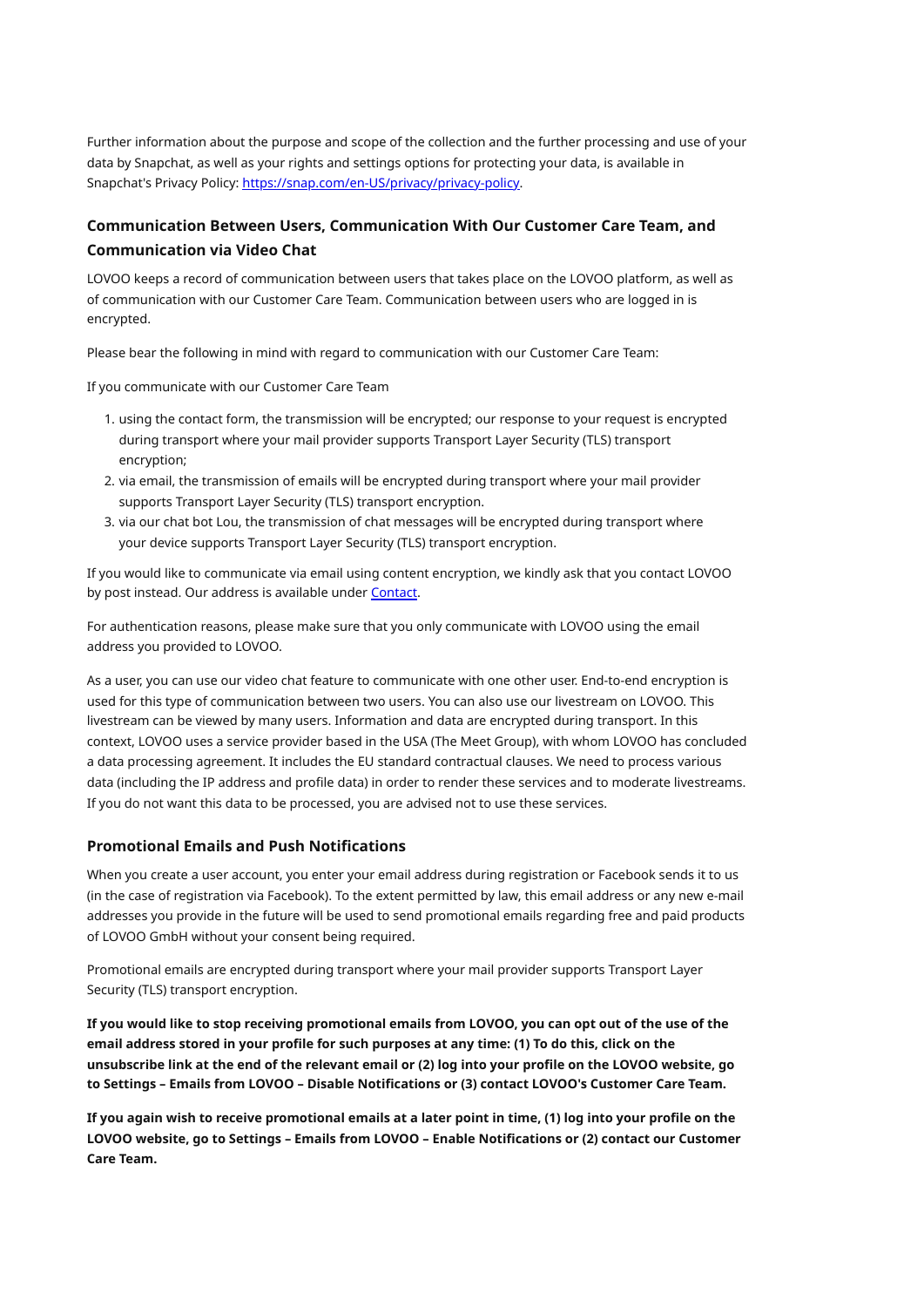### **Push Notifications**

If your mobile device supports this, we will send you push notifications when you use the LOVOO app, even if you are not using the app at the time. These are messages that we send you in the course of fulfilling the contract, as well as promotional information.

### You can modify or stop the receipt of push notifications at any time in the device settings of your **mobile end device or on the LOVOO app.**

## **What Data Does LOVOO Collect When You Use the LOVOO Website?**

Unless otherwise indicated in the following, usage data pertaining to those visiting the website – even if they are not LOVOO users – is transmitted by the respective Internet browser and saved in protocol files, which are known as server log files, each time the LOVOO website is accessed This data includes:

- Information about the browser type and the Internet service provider of the user and the operating system in use (e.g. Windows 7, Apple OS).
- IP address (Internet protocol address) of the visiting computer, tablet or smartphone (the IP address is also checked against a geodatabase and the origin or country, state and city of the user(s) is determined.) In this context, LOVOO uses services including MaxMind (see explanations on this below)
- Name of the accessed page
- Date and time of request
- Referrer URL (origin URL) the user used to access the retrieved page
- Transferred data quantity
- Status report on whether the retrieval was successful
- Session identification number (session ID)
- If required, session participant pseudonym
- Username (profile ID) on the LOVOO platform (only of LOVOO users)
- Used screen resolution

The login records also store the user ID on the LOVOO platform each time LOVOO users log in to LOVOO.

In addition to the aforementioned data, cookies or pseudonymous IDs (such as user ID and ad ID) may be stored on your end device during or after your visit to the LOVOO website. Detailed information on this is available in our Cookie and [Tracking](https://www.lovoo.com/legal/cookies) Policy.

## **What Data Does LOVOO Collect When You Use the LOVOO App?**

Each time the LOVOO app is accessed by the end device of the user(s), LOVOO automatically collects data and information from the operating system of the accessing device. This includes the storage of the IP address. LOVOO specifically collects the following:

#### **Usage data**

Each time the LOVOO app is accessed, usage data pertaining to the relevant LOVOO user is transferred and stored. This data includes:

- The operating system and, if applicable, browser type used
- Current language settings of the smartphone
- Information about the Internet service provider of the user
- IP address (Internet protocol address) of the accessing computer
- Device ID (e.g. UDID, IDFV) for the identification of your device(s) to ensure secure authentication
- Sensor data (if you use an Android end device)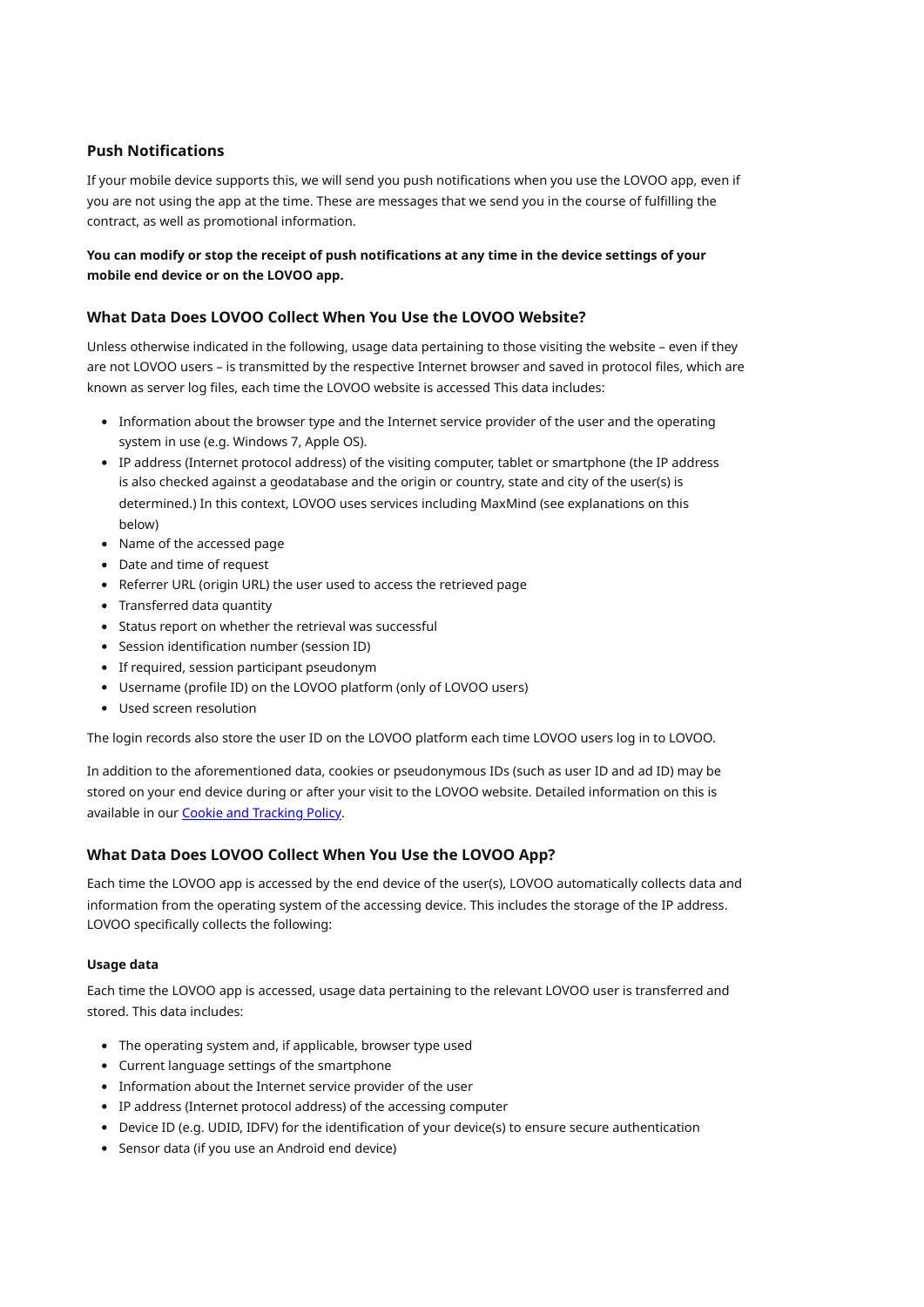- Device-specific information (e.g. manufacturer, device model)
- Username on the LOVOO platform (only of LOVOO users)
- Name of the accessed page and, if applicable, origin page
- Date and time of request
- Transferred data quantity
- Status report on whether the retrieval was successful

In addition to the aforementioned data, tracking technologies or pseudonymous IDs (such as your advertising ID (e.g. Apple's IDFA (identifier for advertisers) and Google's advertising ID) may be retrieved from your end device while or after you use the LOVOO app. Detailed [information](https://www.lovoo.com/legal/cookies) on this is available in our Cookie and Tracking Policy.

#### **Login data**

The following usage data is stored in the login records each time LOVOO users log in:

- Date and time of login
- Username on the LOVOO platform (email address)
- Password or transfer of single sign-on login data
- IP address (Internet protocol address)
- Device ID (e.g. UDID) for the identification of your device(s) to ensure secure authentication

In addition to the aforementioned data, pseudonymous IDs (such as user ID and ad ID) may be stored on your end device while or after you use the LOVOO app. Detailed [information](https://www.lovoo.com/legal/cookies) on this is available in our Cookie and Tracking Policy.

## **GPS Data When the LOVOO App Is Used**

If you, a LOVOO user, use the setting options for the area search, the location data of your device will be accessed at that time (GPS, possibly WLAN information, and device ID). This information is used to determine your location so that you can set a suitable search radius.

# <span id="page-6-0"></span>**Processing Purposes**

LOVOO processes the personal data of its users for the following purposes and in accordance with the legal bases listed below. If the data processing is conducted on the legal basis of a legitimate interest, we also explain our legitimate interest in data processing in the following:

- Providing the LOVOO platform and rendering the services that are described in our General Terms and [Conditions.](https://www.lovoo.com/legal/toc) This specifically includes:
	- Providing our website to non-registered users;
	- Providing and use of our website and app for registered LOVOO users;
	- Providing the option of making contact and answering requests via the platform;
	- Facilitating the conclusion of a contract, including invoicing;
	- Sending emails and/or push notifications with matches or other messages related to the contract.

(The legal basis of processing is the fulfillment of the contract with you. In some cases, the legal basis is also your consent. The legal basis is also our legal obligation as well as the legitimate interest in providing customer service and improving the customer experience)

Providing a login via the LOVOO platform or the Facebook login. (The legal basis of processing is the fulfillment of our contract.)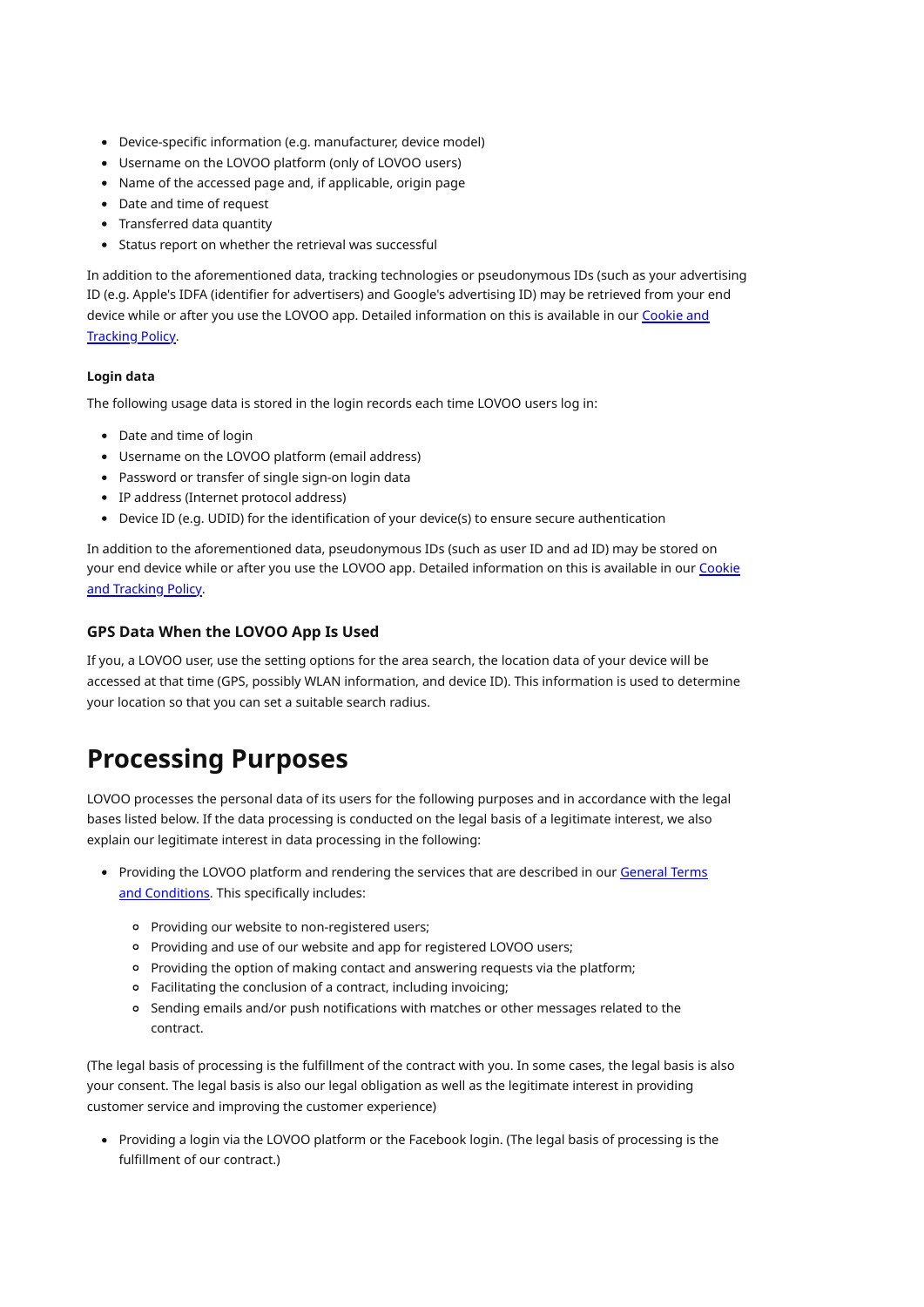- Preventing and fighting misuse (particularly to prevent and combat fake profiles, scamming, unlawful acts and spam, as well as ensuring the integrity and stability of the LOVOO platform). LOVOO collects, processes, and uses personal data and geodata, which are collected during your registration and completion of the LOVOO profile, for an automated check as to whether there are indications or data pointing to misuse of LOVOO. The data is stored in a database and checked against empirical values. If automated processing reveals suspected misuse, a LOVOO employee will review the assessment and the underlying indications, and subsequently any free text information and the saved profile photos. LOVOO also provides its users with a feature called "Report profile" and checks profiles through members of the Customer Care Team in the event that other users report breaches of contract. What is more, LOVOO users can voluntarily verify themselves or are requested to do so by our Customer Care Team in justified cases (e.g. doubts about identity, suspicion of spam). If verification is successful, the profile is marked as "verified" and this is visible to other LOVOO users. Further information on verification is available [here.](https://support.lovoo.com/hc/en-us/articles/209530749-Step-5-Get-verified-) Where required, users are requested to identify themselves via our service provider IDnow. Further information on this is available [here](https://support.lovoo.com/hc/en-us/sections/360003700779-FAQ-Taxes?article=360016083559). (The legal basis is the legitimate interest of LOVOO and LOVOO users that the LOVOO service is not misused for acts of third parties that are in breach of contract and/or unlawful. We also have a legitimate interest in protecting our own systems to secure LOVOO's IT and ultimately to protect the personal data of LOVOO's users).
- For automated pricing. On principle, we do not use fully automated decision-making pursuant to Article 22 of the GDPR; we only process your data in a partially automated manner with the aim of offering you

suitable product offers. The following data is used for this purpose: Country, registration device (app or website/iOS or Android). (The legal basis is the fulfillment of the contractual relationship and our legitimate interest in addressing our users in a targeted and individual manner.)

- For the protection and defense of our rights and the fulfillment of legal obligations. (The legal basis is our legitimate interest in asserting and defending our rights.)
- For personal/direct advertising by means of promotional emails and/or push notifications, surveys and individualized guides (only products from LOVOO GmbH). (The legal basis is the legitimate interest of LOVOO GmbH in marketing its products directly as well as Section 7 Paragraph 3 of the German Unfair Competition Act (UWG). In some cases, the legal basis is also your consent.)
- For compliance with statutory retention obligations and other legal or statutory obligations and provisions (for example with regard to tax audits, official or court orders to provide information and other orders). (The legal basis is the fulfillment of our legal obligations.)
- For other communication purposes related to requests. (The legal basis may be a pre-contractual legal relationship or a legal obligation.)
- We occasionally use your data for A/B testing purposes. We use this A/B testing to analyze user behavior on our website and the LOVOO app. We show you modified content with a profile allocation on our website or the LOVOO app. This enables us to make our offering on our website and the LOVOO app even more attractive and user-friendly. Allocation criteria will be deleted immediately following the analysis to improve LOVOO's offering. The legal basis is the legitimate interest. Our legitimate interest here is improving the user-friendliness and attractiveness of our website and LOVOO app.

Information on processing purposes and the legal basis of the processing of personal data using cookies and other tracking technologies when LOVOO is used is available in our Cookie and [Tracking](https://www.lovoo.com/legal/cookies) Policy.

# <span id="page-7-0"></span>**Legal Basis for the Processing of Personal Data**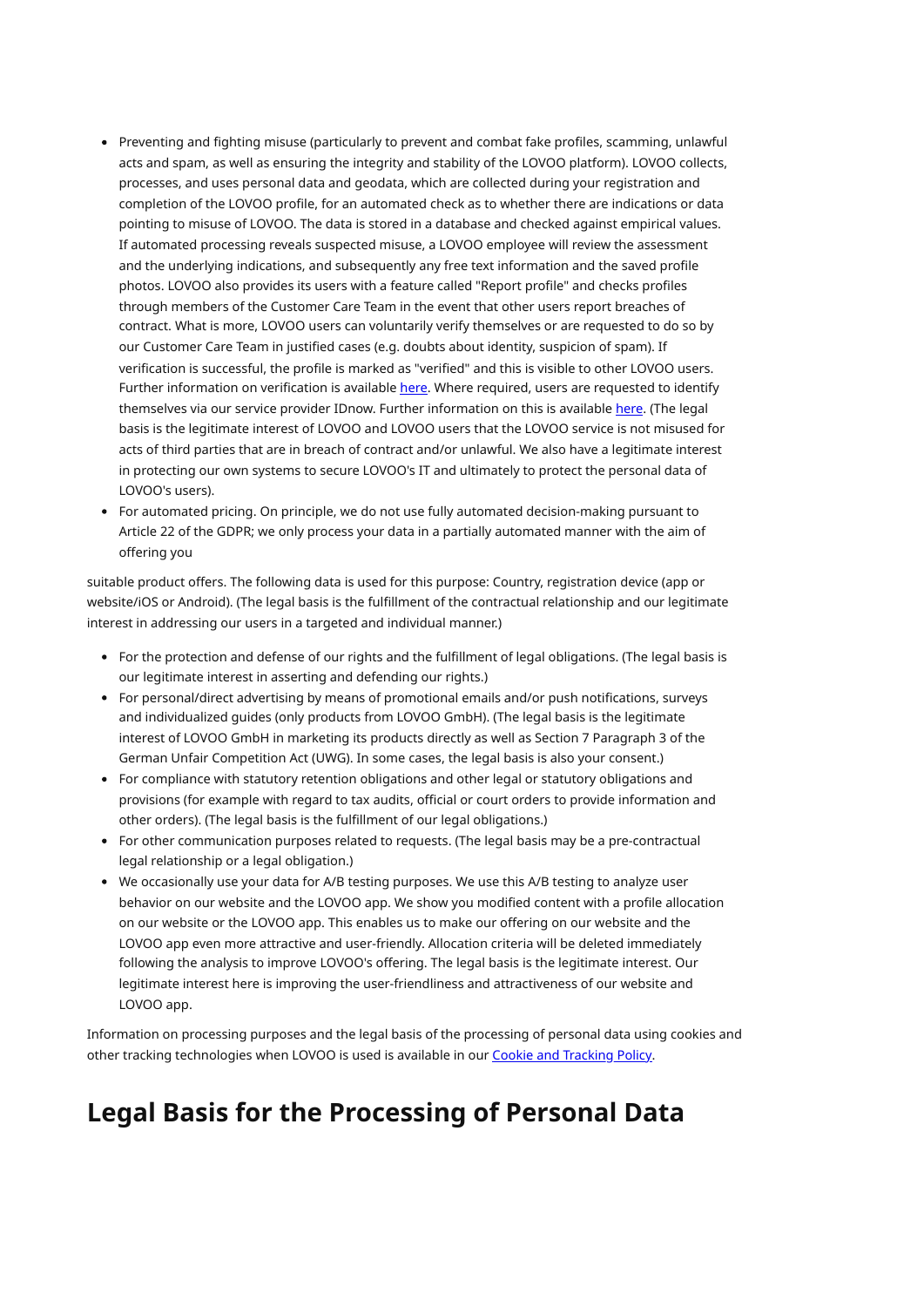- If we obtain the consent of the data subject for the processing of personal data, Article 6 Paragraph 1 Clause 1 a) of the EU General Data Protection Regulation (GDPR) will serve as the legal basis.
- If we process special categories of data pursuant to Article 9 Paragraph 1 of the GDPR, Article 9 Paragraph 2 a) of the GDPR – your consent – and Article 9 Paragraph 2 e) of the GDPR will serve as the legal basis, provided that you have publicly disclosed your sexual orientation (e.g. in your profile text or in a live video).
- Article 6 Paragraph 1 Clause 1 b) of the GDPR serves as the legal basis for the processing of personal data that is required to fulfill LOVOO's contractual relationship. This also applies to processing operations required to perform pre-contractual measures.
- Article 6 Paragraph 1 Clause 1 c) of the GDPR serves as the legal basis for the processing of personal data for the fulfillment of a legal obligation.
- If processing is required to protect a legitimate interest of LOVOO or a third party, such as its users, and if the interests, fundamental rights, and freedoms of the data subject do not override the former interest, Article 6 Paragraph 1 Clause 1 f) of the GDPR will serve as the legal basis for processing.
- The legal basis for the processing of personal data required for self-promotion (free use and subscriptions) is Article 6 Paragraph 1 Clause 1 f) of the GDPR as well as Section 7 Paragraph 3 of the German Unfair Competition Act (UWG).

If the legal basis is your consent, you are entitled to revoke your consent at any time without this affecting the lawfulness of the processing performed on the basis of the consent up to the time of revocation. If the legal basis is the legitimate interest, you are also entitled in principle to object to the processing of personal data pertaining to you at any time for reasons resulting from your particular situation. Article 21 of the GDPR applies in this respect.

# <span id="page-8-0"></span>**Forwarding of Data to Third Parties; Service Providers**

As a rule, LOVOO will only disclose your personal data to third parties if this is required to fulfill a contract, if we or the third party have a legitimate interest in disclosing the data, if you have provided your consent, or if this is required to fulfill a legal obligation. To the extent that personal data is transferred to third parties on the basis of a legitimate interest, we explain our legitimate interest in this Privacy Policy.

The following personal data may also be transferred to third parties:

- to service providers, provided that the data is required to execute a data processing agreement with us;
- where required, to providers of marketing tracking technologies and analysis tools (more information on this is available in our Cookie and [Tracking](https://www.lovoo.com/legal/cookies) Policy);
- if we are required to do so by law or by enforceable official or court order in individual cases;
- in relation to legal disputes (with courts or our lawyers), debt collection cases or economic or operational audits (with economic/operational auditors);
- to the competent investigative authorities with regard to possible criminal acts;
- in the event of sale of the business (with respect to the acquirer).

If data may be transferred to other third parties on a regular basis, this will be explained in this Privacy Policy or in our Cookie and [Tracking](https://www.lovoo.com/legal/cookies) Policy. In the event of a transfer based on consent, the explanation may also be provided when consent is obtained.

#### **Service Providers**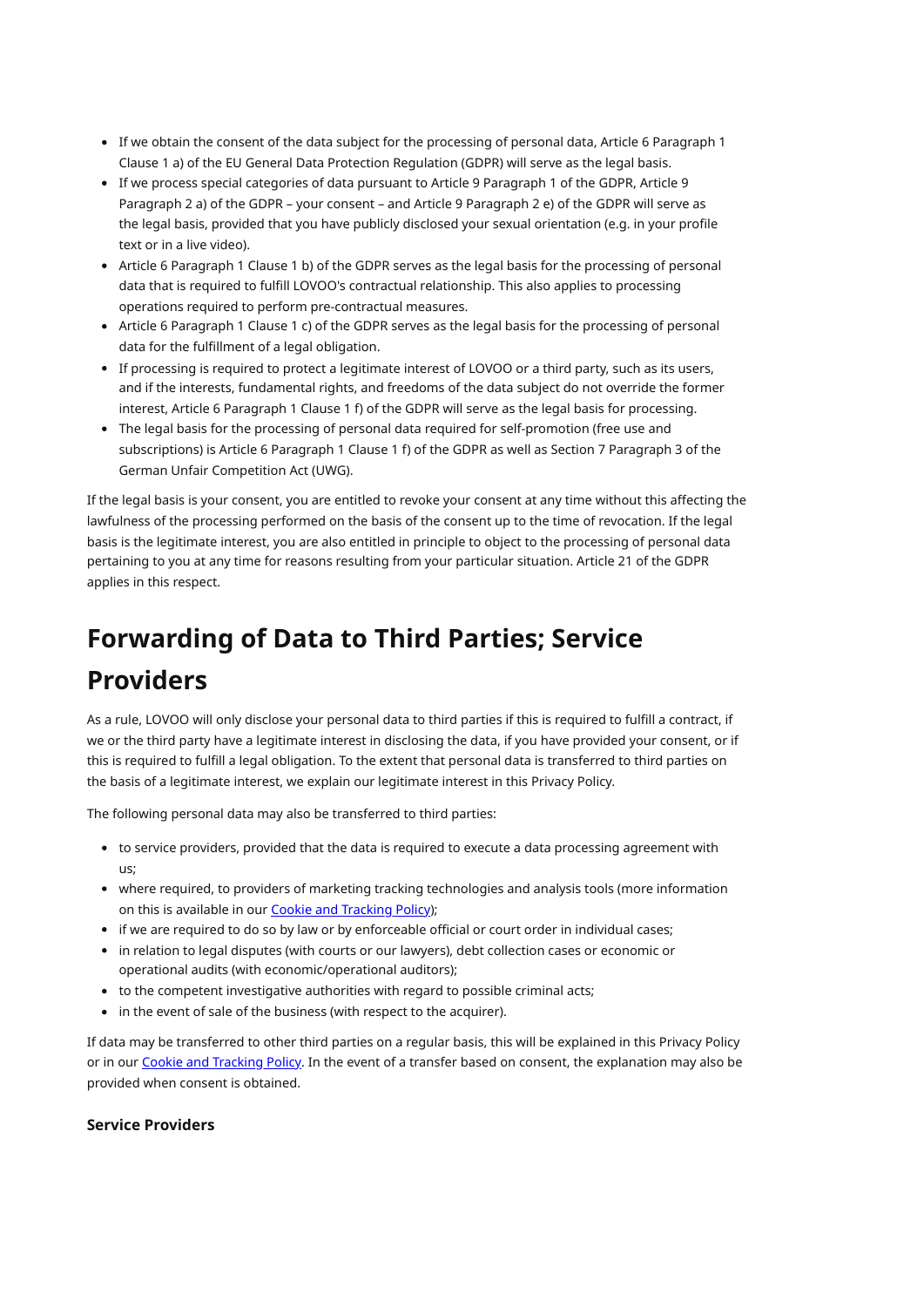LOVOO reserves the right to appoint service providers to collect or process personal data. LOVOO only sends service providers the personal data they need for their specific activity.

If service providers are not identified by name in this Privacy Policy or in our Cookie and [Tracking](https://www.lovoo.com/legal/cookies) Policy, LOVOO uses service providers to send emails and push notifications to LOVOO users. Service providers also provide LOVOO with server capacity. If LOVOO users make in-app purchases on LOVOO, buy "credits" or take out subscriptions, they do so using external payment providers. No payment data is collected or processed by LOVOO GmbH when a purchase is made. Depending on the payment method you select during the ordering process, we forward the data collected for the processing of payments (e.g. bank details or credit card data) to the bank responsible for the payment or to payment service providers contracted by us.

In some cases, payment service providers also collect this data themselves under their own responsibility. For instance, this is the case when you make in-app purchases using an app store operator. In this respect, the Privacy Policy of the respective payment service provider or app store operator will apply.

Service providers are generally contracted as processors who may only process the personal data of users of this online service in accordance with LOVOO's instructions.

At LOVOO, only persons who are required and necessary for the fulfillment of their tasks receive the personal data.

### **Forwarding of Data to Non-EEA Countries**

Your personal data may also be disclosed to third parties (jointly or severally with us) or processors located in non-EU/EEA countries. In this case, prior to the transfer, we ensure that the recipient either has an adequate level of data protection (e.g. based on an adequacy finding of the EU [Commission](https://ec.europa.eu/info/law/law-topic/data-protection/international-dimension-data-protection/adequacy-decisions_en) for the respective country pursuant to Article 45 of the GDPR or the agreement of standard [contractual](https://ec.europa.eu/info/law/law-topic/data-protection/international-dimension-data-protection/standard-contractual-clauses-scc_en) clauses of the European Union with the recipient pursuant to Article 46 of the GDPR while applying additional technical and organizational protection measures) or that sufficient consent has been obtained from our users.

You are entitled to request from us an overview of the specific recipients (processors) in third countries and a copy of the specifically agreed regulations (EU standard contractual clauses) to ensure an adequate level of data protection. To do this, please refer to the information in the [Contact](#page-0-0) section.

# <span id="page-9-0"></span>**How Do We Protect Your Data?**

LOVOO adopts various security measures, such as state-of-the-art encryption and authentication tools, to protect the security, integrity, and availability of its users' personal data. These measures are specified below:

- Strict criteria for the right to access your data
- Secure transmission using TLS encryption
- Storage of confidential data in encrypted format,
- Firewall protection of IT systems to protect against unauthorized access,
- Permanent monitoring of access to IT systems to identify and prevent misuse of personal data

LOVOO also contracts service providers from the USA in this context. These service providers are specified below:

Max Mind, Inc., 14 Spring Street, Suite 3, Waltham, MA 02451, USA

LOVOO uses the geo-localization service provided by MaxMind, Inc. For this purpose, LOVOO stores a database locally/offline and checks IP addresses of the accessing end device against the geo-database for IT security reasons. There is **no** exchange of data with MaxMind. More information on MaxMind is available [here.](https://www.maxmind.com/en/privacy-policy)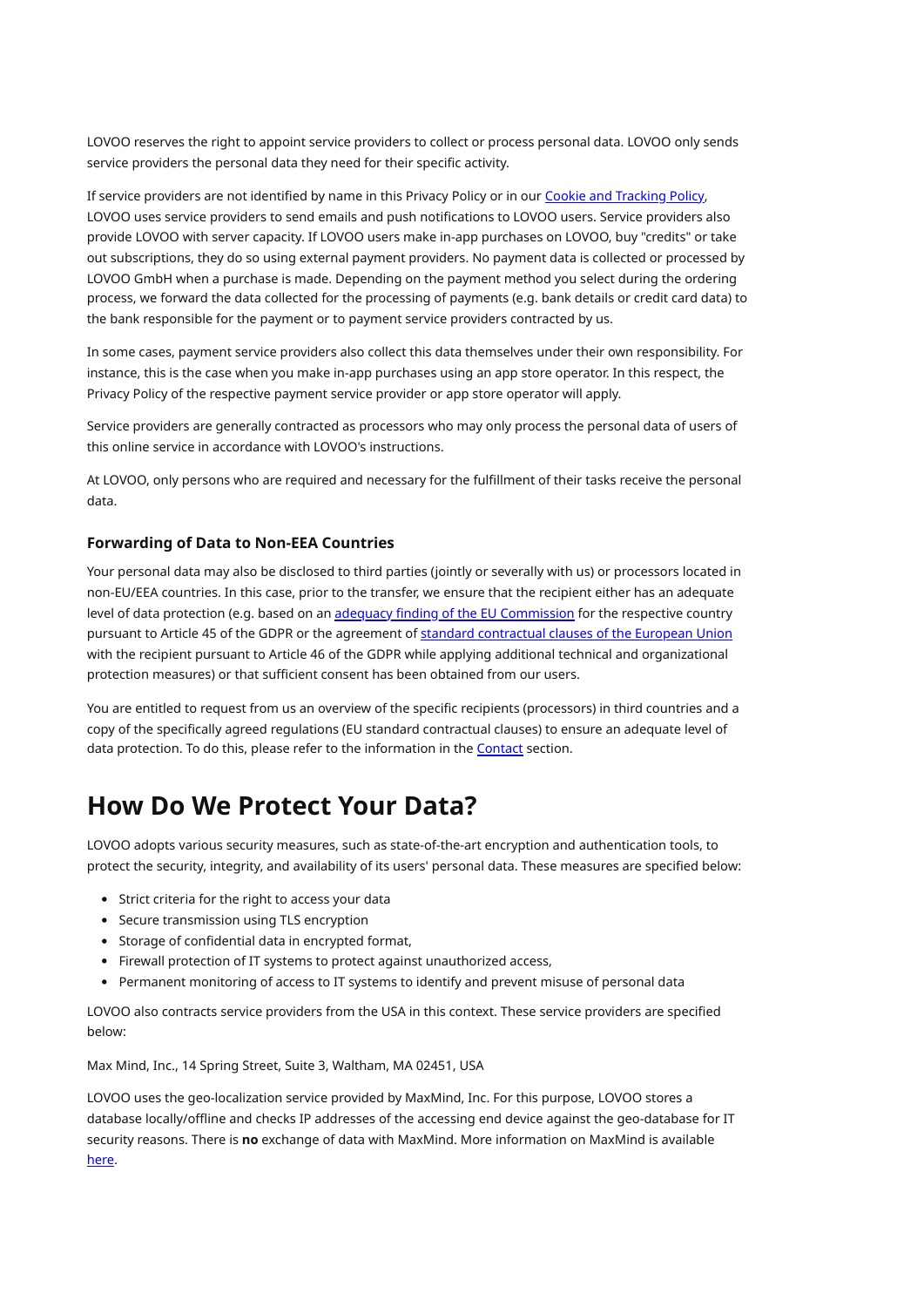Cloudflare Inc, 101 Townsend Street, San Francisco, CA 94107, USA

We use a content delivery network (CDN) to secure this website and optimize loading times (SSL certificate). This CDN is a service provided by Cloudflare, Inc., 101 Townsend St, San Francisco, CA 94107, USA. Registration and login requests are passed through Cloudflare's server and consolidated into statistics that cannot be disabled.

We have concluded a data processing agreement with Cloudfare on the basis of EU standard contractual clauses of the EU Commission dated June 4, 2021, with the application of additional technical and organizational protection measures.

Information on the data collected by Cloudfare is available [here](https://www.cloudflare.com/privacypolicy/).

reCaptcha: Google Ireland Limited, Gordon House, Barrow Street, Dublin 4, Ireland

We use the reCaptcha service provided by Google to help us identify whether the user is a human or an automated bot. This service helps to protect our website and app from bot attacks, misuse, and spam. Information (including your IP address) is transmitted to Google and processed there for this purpose.

We have concluded a data processing agreement with Google Ireland Limited.

Information on data collected by Google reCaptcha is available [here](https://www.google.com/recaptcha/about/).

Stripe, Inc., 510 Townsend Street, San Francisco, CA 94103, USA

We use cookies or a host provided by Stripe Inc. on our website to combat fraud.

Due to a third country transfer, we have concluded standard contractual clauses with this provider.

More information on privacy is provided by Stripe [here](https://stripe.com/at/privacy).

# <span id="page-10-0"></span>**Duration of Storage; Retention Requirements**

We store your data for as long as this is required to provide our online offering (and the associated services) or we have a legitimate interest in continued storage. In all other cases, we delete your personal data with the exception of data that we are required to keep for longer in order to comply with contractual or statutory (e.g. fiscal or commercial) retention periods (e.g. invoices).

We block data that is subject to a retention period until the period expires.

As soon as you revoke your consent or assert your right of revocation, we will delete the data immediately. You can delete your profile or account on LOVOO at any time in your account on the website or on the LOVOO app. Alternatively, you can contact our Customer Care Team and request the erasure of your data. In such a case, all your data is deleted, unless statutory retention requirements or another reason (e.g. defense or enforcement of claims, evidence reasons, incidents of misuse, billing purposes, another legitimate interest) requires the further storage or processing of your data.

Please note that uninstalling the LOVOO app from your device does not delete the data in your profile.

LOVOO stores log files for up to 90 days, after which they are deleted. Log files for which further retention is required for evidence purposes are exempt from deletion until the relevant incident has been definitively clarified and may be passed on to investigating authorities in individual cases.

LOVOO stores the data required for the purpose of fulfillment or proof during the respective limitation period in connection with the assertion of data subject rights.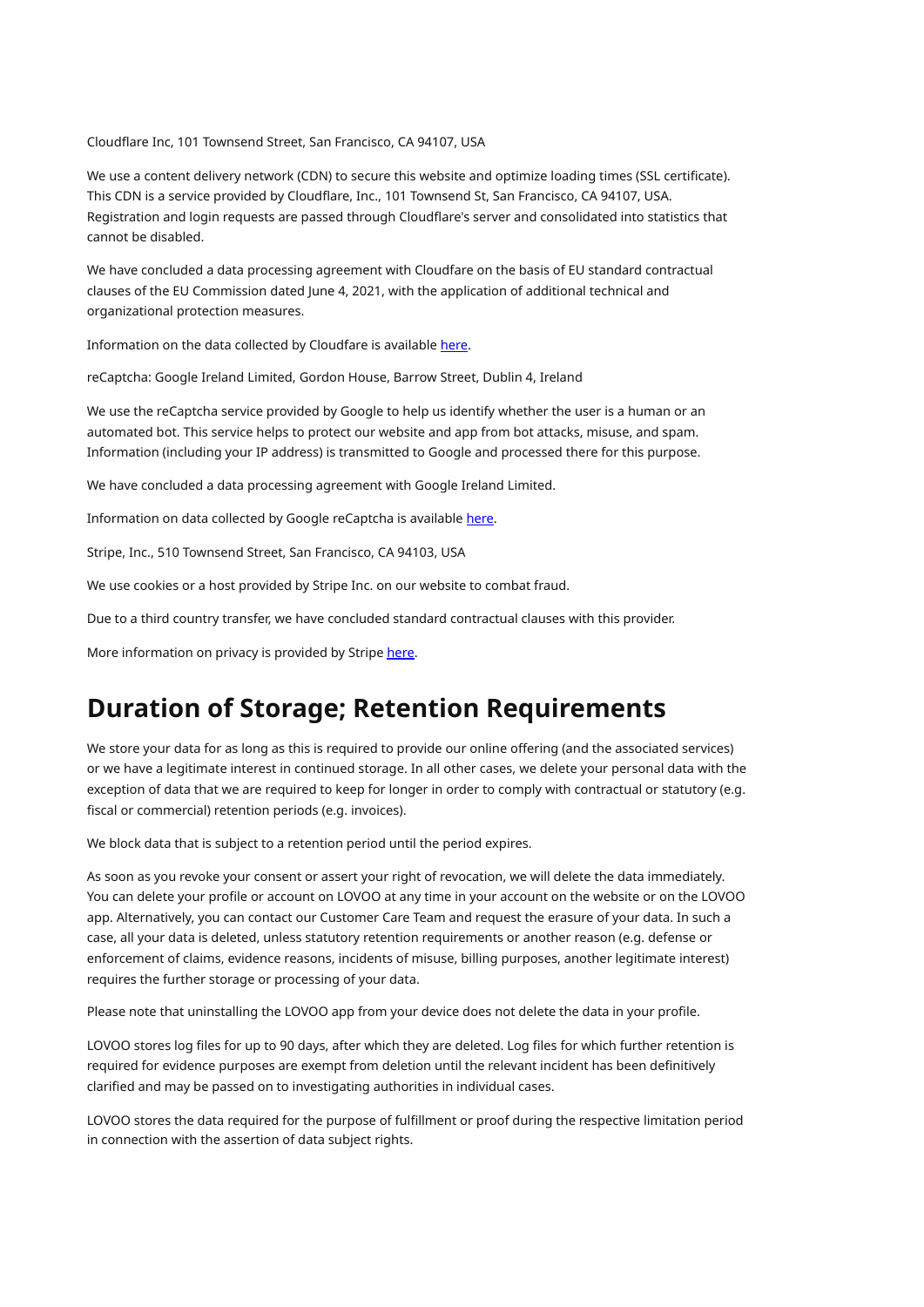Shared content, e.g. content that is sent via chat messages (attachments) and the chat messages themselves: Until the user deletes the account.

# <span id="page-11-0"></span>**Are You Required to Provide Us With Personal Data?**

You are not legally or statutorily required to provide us with your personal data. However, the use of certain services of our online offering may require the provision of personal data, e.g. registration or participation in a competition. If this is the case, we will inform you about this separately (e.g. in the form of a separate Privacy Policy for any competition). Mandatory information is usually marked with an asterisk (\*). If you do not wish to provide us with the necessary data, you will not be able to use these services.

# <span id="page-11-1"></span>**Overview of Data Subject Rights**

### **How can you assert your rights?**

Please refer to the information in the [Contact](#page-0-0)section to assert your rights and enable us to clearly identify you when you assert your rights.

You can also use the settings options in your LOVOO profile to rectify the data you provided during registration or to object to advertising. There are a few exceptions to this, including a new change of date of birth, revocation of the processing of the sexual orientation information, and a change of gender, which can only be changed with the help of the Customer Care Team.

Please note that your data will usually only be blocked if there are retention requirements that prevent deletion.

#### **Right to Information and Right to Rectification**

You have the right to request information from LOVOO as to whether we process personal data pertaining to you. You also have the right to information about this personal data and details on the category of data that is stored, the purpose of processing, any recipients, the storage period, and the data subject rights to which you are entitled. If your data is incorrect or incomplete, you can request that your data be rectified or completed. If we have disclosed your information to third parties, we will inform them of the rectification where this is a legal requirement.

If you would like to assert a right to information, please refer to the details provided in the [Contact](#page-0-0) section.

#### **Your right to erasure**

Provided that the legal requirements are met, you may demand that we immediately erase your personal data. This is particularly the case where

- your personal data is no longer needed for the purposes for which it was collected;
- the legal basis for the processing was exclusively your consent and you have revoked this;
- you have objected to the processing for commercial purposes ("objection to advertising");
- you have objected to processing in accordance with the legal basis of balancing interests on personal grounds and we cannot demonstrate that there are overriding legitimate grounds for processing;
- your personal data has been unlawfully processed; or
- your personal data must be erased in order to comply with legal requirements.

Please not that your right to erasure is subject to limitations. For example, we must or may not erase any data that we are still required to retain due to legal retention periods. Data that we need to assert, exercise or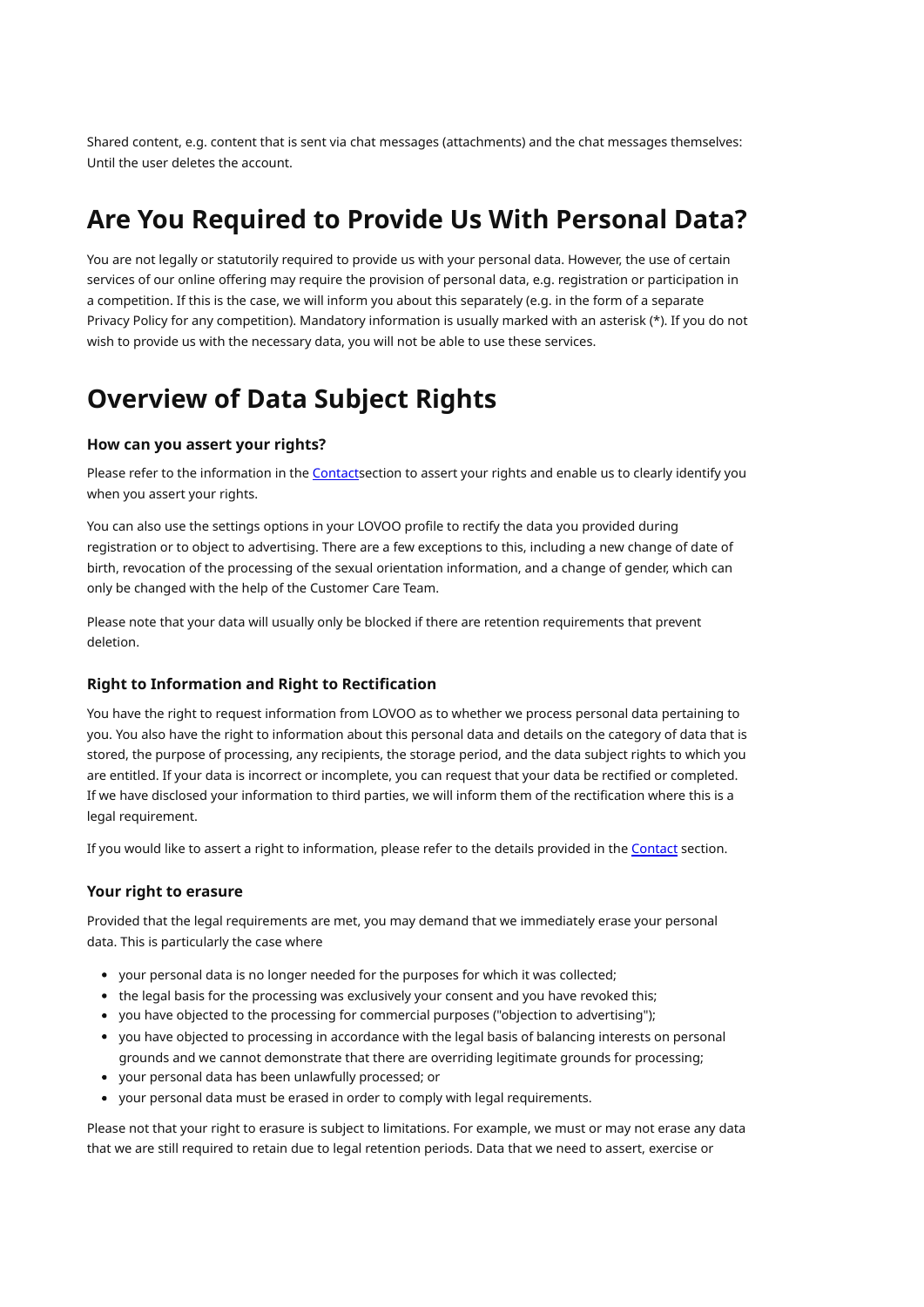defend legal claims are also exempt from your right of erasure.

You may also erase the data in your profile yourself. To do this, log in to your profile on the LOVOO platform and erase your profile under Settings – My Account – "Delete account." Alternatively, you can contact our Customer Care Team and request the erasure of your data. Please refer to the details provided in [Contact](#page-0-0) to do this. Please note that your data will initially only be blocked if there are retention requirements that prevent erasure.

#### **Your Right to Restriction of Processing**

Provided that the legal requirements are met, you may demand that we restrict processing. This is particularly the case where

- you dispute the accuracy of your personal data, and then for as long as we have had the opportunity to verify the accuracy;
- the processing is not lawful and you request restriction of use instead of erasure (see the previous section for this);
- we no longer need your data for the purposes of processing, however you need it to assert, exercise, or defend your legal claims;
- you have raised an objection on personal grounds, and then for as long as it takes to determine whether your interests prevail.

Alternatively, you can use the settings options in your profile to rectify the data you provided during registration or to object to advertising. Some of the data collected about you can only be modified with the help of the Customer Care Team.

### **Your Right to Data Portability**

You have the right to receive personal data, which you provide to us to fulfill a contract or on the basis of consent, in a portable format. In this case, you may also request that we transfer this data directly to a third party, provided that this is technically feasible.

## **Your Right to Revoke Consent**

If you have granted us consent to process your data, you may revoke this consent at any time with future effect. The lawfulness of the processing of your data until the time of revocation remains unaffected by this.

You have provided us with data regarding your sexual orientation (gender and gender you are interested in). You may revoke this consent at any time with future effect. The lawfulness of the processing of your data until the time of revocation remains unaffected by this. From the time you object to the processing of your sexual orientation data, matches can no longer be made unless you consent again to the processing of your sexual [orientation](https://www.lovoo.com/legal/toc) data, and LOVOO will no longer be able to provide its services as described in our General Terms and Conditions as a result of your objection. To revoke your consent to the processing of your gender preference information, please email our Customer Care Team at [support@lovoo.com](mailto:support@lovoo.com) with "Objection to use sexual orientation data" in the subject line.

#### **Your Right to Object to Direct Marketing**

**You may also object to the processing of your personal data for advertising purposes ("objection to advertising") at any time, provided that the data processing is conducted on the basis of legitimate** interest. Please note that there may be an overlap between your revocation and the use of your data in **the context of an ongoing campaign for organizational reasons.**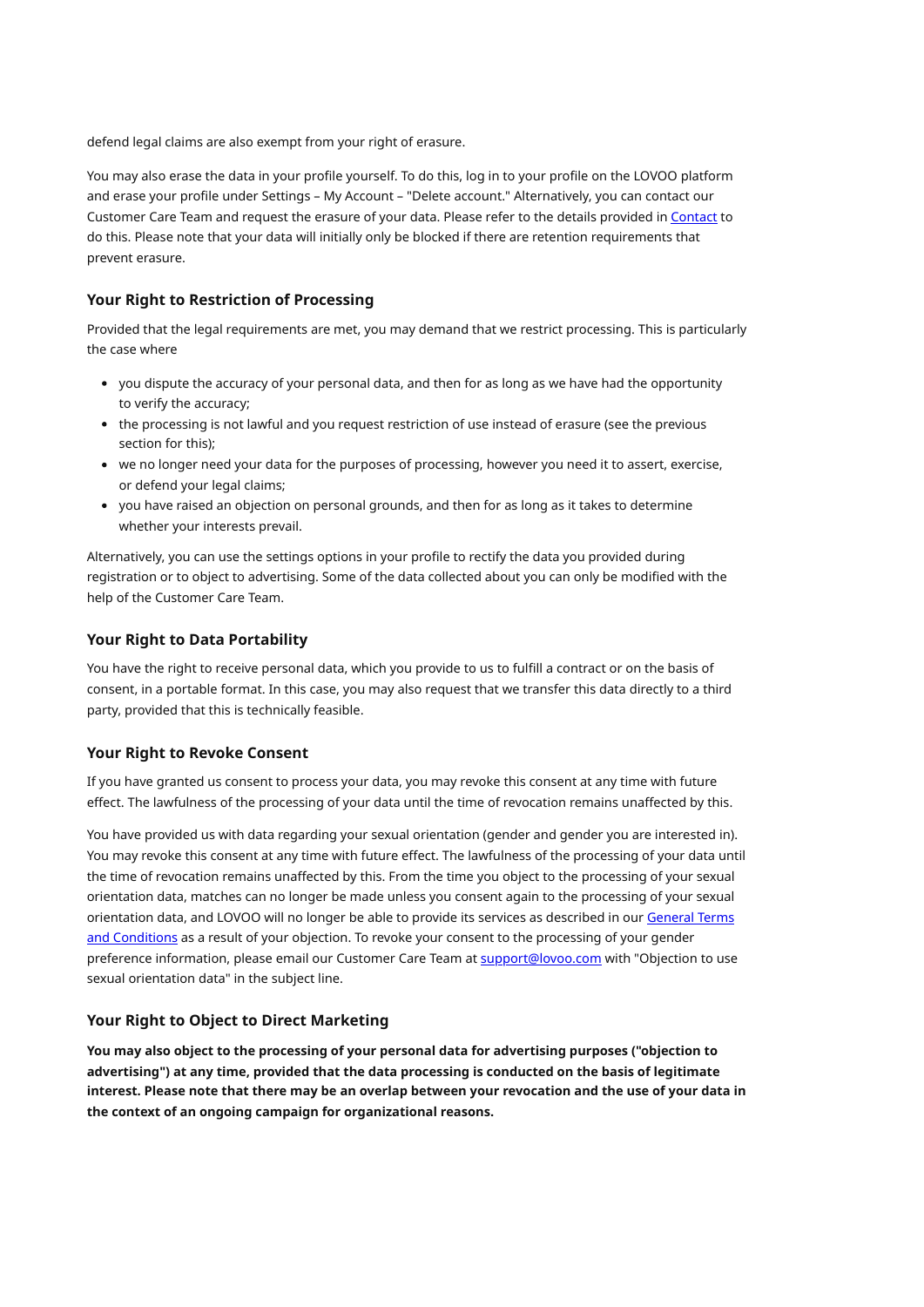**Alternatively, you can use the settings options in your profile to rectify the data you provided during registration or to object to advertising.**

### **Your Right to Object on Personal Grounds**

You have the right to object to data processing by us for reasons related to your particular situation, provided that it is done on the legal basis of legitimate interest. In compliance with legislation, we will then stop processing your data unless we can prove that there are compelling legitimate grounds to continue processing your data that override your rights.

### **Right to Lodge a Complaint With the Responsible Regulatory Authority**

You have the right to lodge a complaint with a data protection authority. You may contact the data protection authority responsible for your place of residence, your federal state, or the data protection authority responsible for us.

The Saxon Commissioner for Data Protection and Freedom of Information Dr. Juliane Hundert Devrientstrasse 5 01067 Dresden Phone: 0351/85471 101 Fax: 0351/85471 109 Email: [saechsdsb@slt.sachsen.de](mailto:saechsdsb@slt.sachsen.de) If you are resident or habitually residing in the UK, you may also contact the competent data protection supervisory authority in the UK:

The Information Commissioner's Office, Wycliffe House, Water Lane, Wilmslow, Cheshire, SK9 5AF, phone: +44 (0) 303 123 1113, email: [casework@ico.org.uk](mailto:casework@ico.org.uk)

# <span id="page-13-0"></span>**Social Media**

This is:

The LOVOO domain contains links to the accounts of LOVOO GmbH on the social networks Instagram, YouTube, Pinterest, Twitter, Facebook, and Google+. Once the embedded graphic has been clicked on, the user is redirected to the page of the respective provider of Instagram, YouTube, Pinterest, Twitter, Facebook, or Google+, which means that only then is user information transferred to the respective provider. In this case, the user's consent will be the legal basis for data processing pursuant to Article 6 Paragraph 1 Clause 1 a) of the GDPR.

If the user is logged in to his/her user profile in the respective social network, an association with the visit to LOVOO is made after the button is activated.

If the user does not want the social networks to collect data about the LOVOO domain, he/she should log out of them prior to visiting the LOVOO domain. However, if you activate the relevant button by clicking on it, cookie(s) with an identifier will still be set each time you visit LOVOO. As a result, this function may be used to collect data and create a profile that may be attributed to an individual person. If the user does not want this, he/she can deactivate the respective link within the LOVOO domain in one click. The user can also adjust